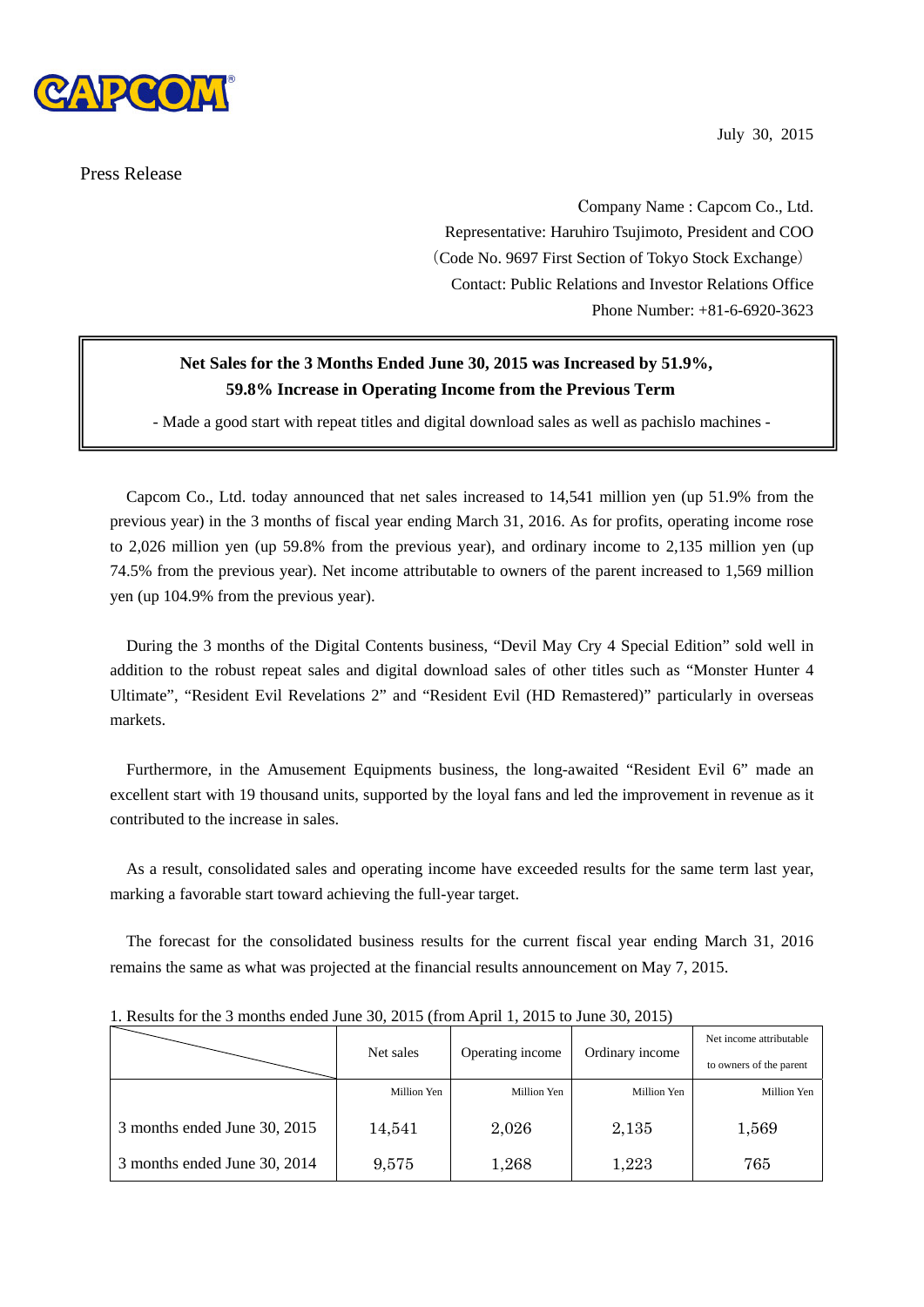## 2. Earnings forecast for the fiscal year ending March 31, 2016

|                            |             | Operating     | Ordinary      | Net income attributable | Earnings per             |
|----------------------------|-------------|---------------|---------------|-------------------------|--------------------------|
|                            | Net sales   | <i>n</i> come | <i>n</i> come | to owners of the parent | share of<br>common stock |
|                            | Million Yen | Million Yen   | Million Yen   | Million Yen             | Yen                      |
| Year ending March 31, 2016 | 76,000      | 12,000        | 11,700        | 7.700                   | 136<br>94                |

#### 3. Status of Each Operational Department

### (1) Digital Contents

(Unit: Million Yen)

|                  | 3 months ended | 3 months ended | Difference |
|------------------|----------------|----------------|------------|
|                  | June 30, 2014  | June 30, 2015  | (%)        |
| Net sales        | 5,506          | 6,294          | 14.3%      |
| Operating income | 1,131          | 1,107          | $-2.2\%$   |
| Operating margin | 20.5%          | 17.6%          |            |

- a. In the Digital Contents business, "Devil May Cry 4 Special Edition" (for PlayStation 4, Xbox One and PC) sold well in addition to the robust repeat sales and digital download sales of other titles particularly in overseas markets.
- b. On the other hand, online games remained soft and mobile phone contents were generally soft as well due to, among others, the lack of major titles. However, "Smurfs' Village and the Magical Meadow" (for iOS) made a good start.
- c. Although the first quarter corresponded with the off season in the market launch cycle of major titles, overall sales were firm and the Company was able to lay the groundwork to support the heftier release schedule for the second half of the fiscal year.
- d. The resulting net sales were 6,294 million yen (up 14.3% from the same term last year) and operating income was 1,107 million yen (down 2.2% from the same term last year).

|                  | 3 months ended | 3 months ended | Difference |
|------------------|----------------|----------------|------------|
|                  | June 30, 2014  | June 30, 2015  | (%)        |
| Net sales        | 2,200          | 1,932          | $-12.2%$   |
| Operating income | 214            | 35             | $-83.6\%$  |
| Operating margin | 9.7%           | 1.8%           |            |

(2) Arcade Operations

(Unit: Million Yen)